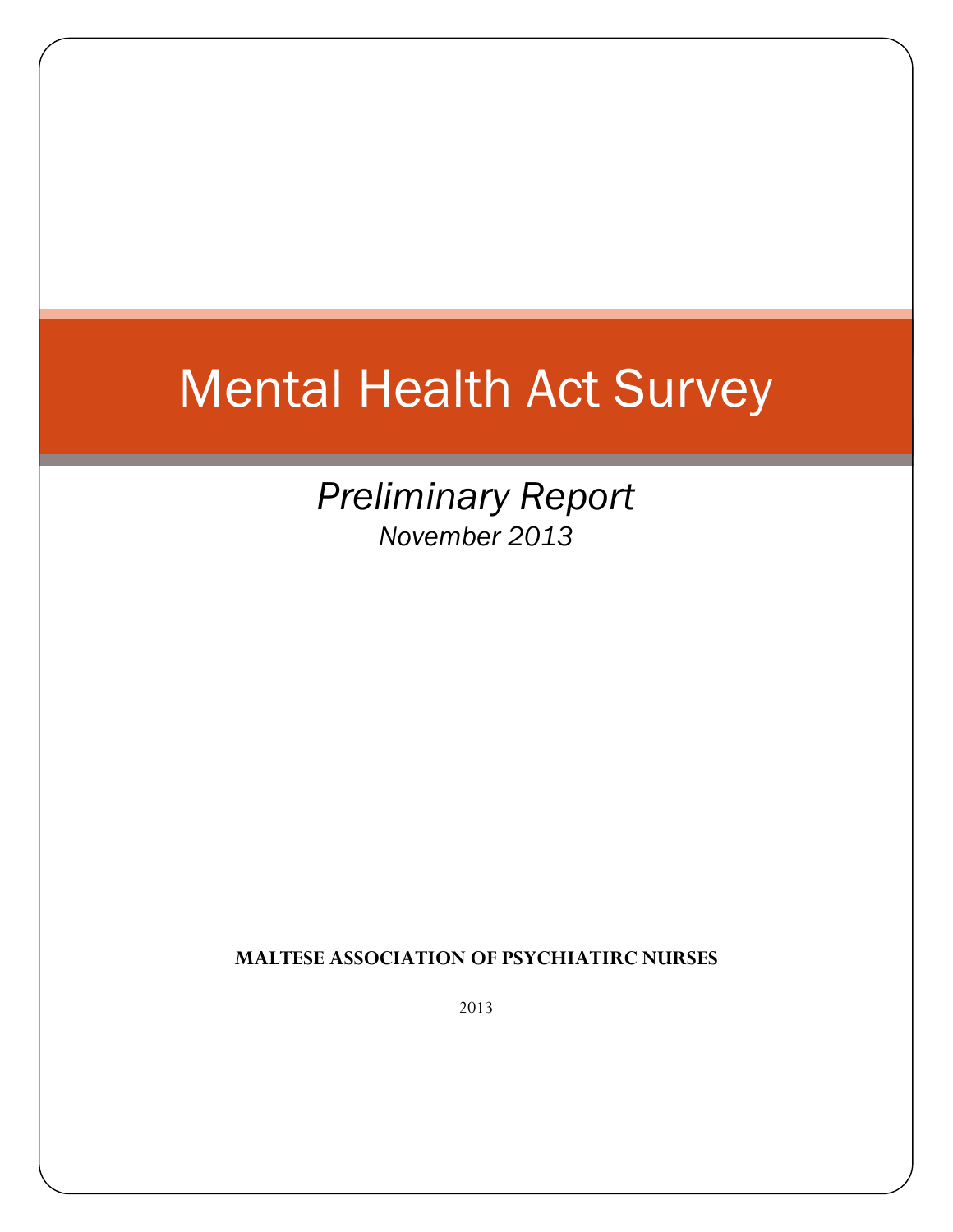# Mental Health Act Survey

The Maltese Association of Psychiatric Nurses (MAPN) conducted an online survey a few days after the launching of the Mental Health Act  $(10<sup>th</sup> October 2013)$ .

#### **Research Tool and Objectives:**

The research tool (questionnaire) consisted of five questions about the newly launched Mental Health Act. The questionnaire was specifically developed for this study, based on the discourse analysis of opinions expressed by nurses working in the Maltese psychiatric field through several fora and internal communication processes within the MAPN. Face and content validity of the research tool were then tested by a purposely set up panel consisting of experienced psychiatric nurses. Participation entailed in respondents following an internet link sent via e-mail by the MAPN and responding anonymously to the questionnaire via an established survey online forum.

This survey served as an initial information gathering exercise about the implementation of the New Mental Health Act and its implications on the mental health nursing profession. Therefore the main objective of this first descriptive study were to explore the opinion of nurses working in Maltese mental health settings about whether the recently introduced legislation allowed them to give better care to patients and a better service to responsible carers. The study also aimed to explore reasons behind nurses' opinions.

#### **Sample Population and Characteristics:**

The sample consisted of nurses who presently work in the field of mental health. Seventy five nurses (n=75) responded to this online survey. More than 2 of every 3 nurses surveyed (n=54) work in either acute in-patient settings or out-patient/community settings, considered as crucial areas for the implementation of the Act. 20% ( $n=17$ ) worked in long term mental health settings and 15% (n=13) in specialised mental health settings.

Almost 3 in every 4 participants were nurses experienced in the mental health clinical area, with 17%  $(n=13)$  of respondents having over 21 years of experience in the field, 27%  $(n=20)$  who had 10-14 years of experience and 28 %  $(n=21)$  having 5-9 years of experience. These categories of nurses have exceeded the 2 to 3 year average experience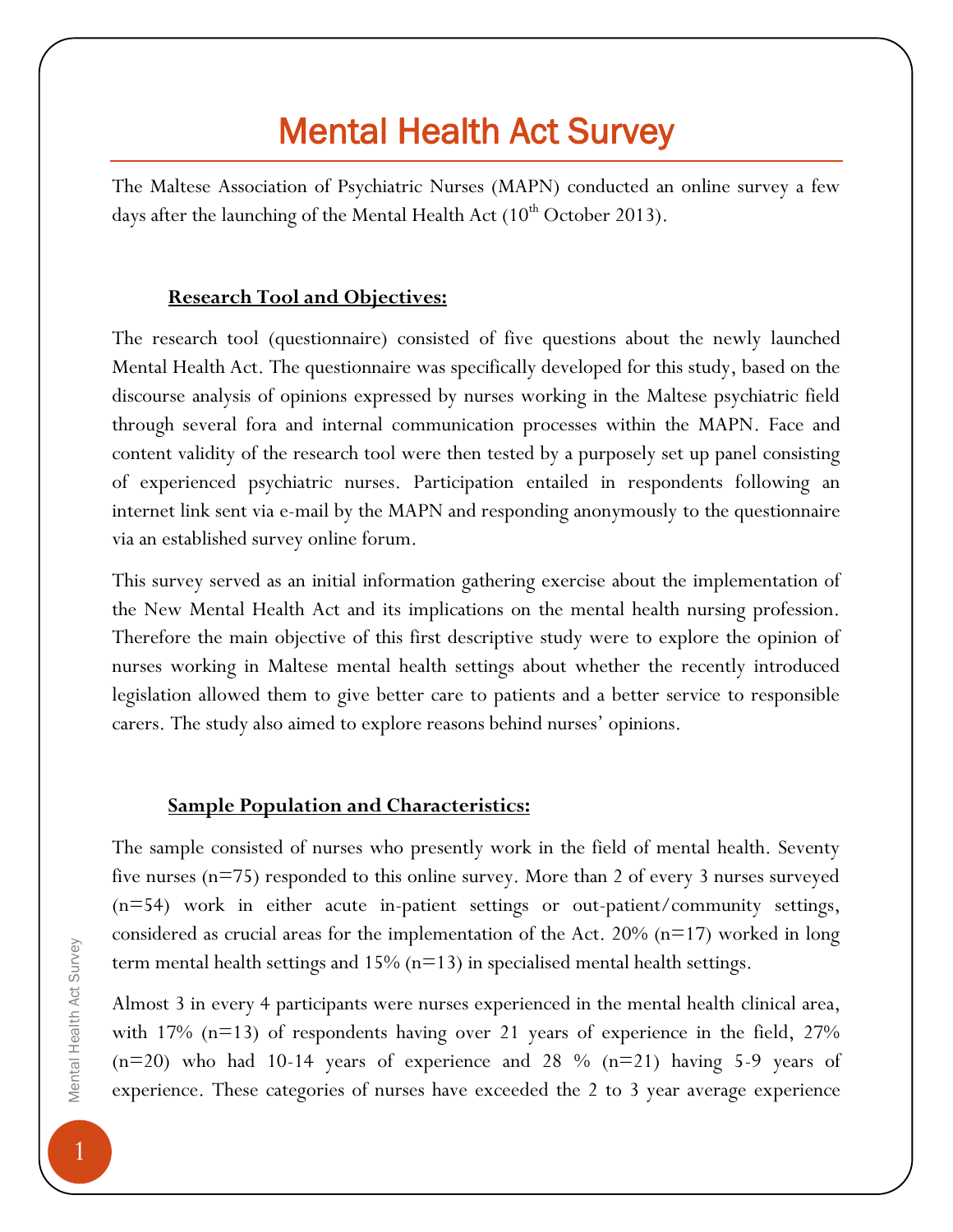within which nurses are usually expected to have reached the level of 'competent practitioner' and would have proceeded to a level of proficiency akin to expert practitioners (Benner, 1982). 28% (n=21) of surveyed participants had between 0-4 years of experience in the Mental Health field.

## **Preliminary Results:**

#### *Information about the MHA-*

In response to questions about adequate information in relation to the recently launched Mental Health Act, only 4% of replied that they had adequate information. The vast majority, 80% replied as being poorly informed about the act.

Only 8% of the participants felt that the information given about the new Mental Health Act will improve the care given to patients and/or responsible carers. The remaining 92% responded as either not being sure or did not believe that the information provided will result in some kind of improvement.

### *Understanding the Implications of the New MHA-*

This part addressed the understanding of the implications of the new Mental Health Act on patients, responsible relatives, professionals and institutions. 25% of participants responded as having understood such implications and the remaining 75% outlined uncertainty and lack of understanding of such implications.

The newly launched Mental Health Act will surely affect the way Mental Health services are provided. Only 3% of the respondents replied as considering the present mental health services as being adequately prepared for the introduction of the act. 97% of respondents did not feel that the present Mental Health services are prepared for the implementation of the new Mental Health Act.

### **Respondents' Comments:**

Participants were given the opportunity to comment on what, if anything, should have been done differently in the preparations for and / or implementation of the new Mental Health Act.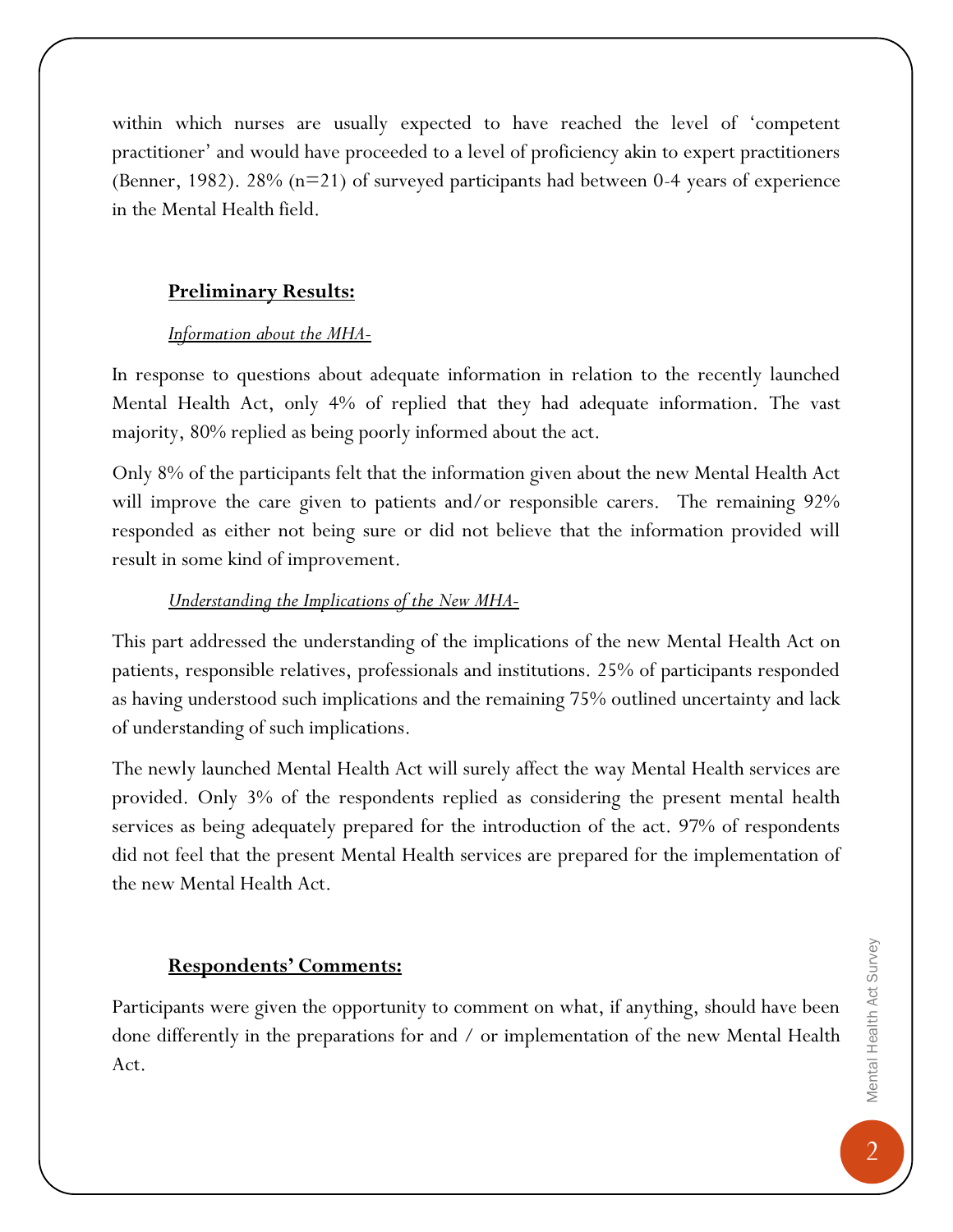The respondents' main concern seemed to be related to the lack of consultation with nurses, especially those working in the acute settings. . One may point out that ultimately nurses have to put into practice the Mental Health Act and pass relevant information to patients and their responsible carers.

Many respondents pointed out that despite the act being discussed for the past 15 years the Mental Health Services were inadequately prepared on the day of the launching with basic arrangements (e.g. forms) missing. According to the respondents such uncertainty and poor preparation was also reflected on the other members of the multidisciplinary team. The lack of knowledge about the act from the top management was also a recurrent theme.

The non-existent protocols, procedures and vision of mental health services vies-a-vie the Mental Health Act is causing de-motivation, uncertainty and conflict among professionals according to respondents. Many questioned how in a modern society no information (apart from a copy of the act) can be found on the internet. Friendly and non-technical explanation with frequent interdisciplinary information giving meetings and Q&A sessions could have led to setting up a website with a detailed FAQ and also a help line.

Nurses showed strong disappointment about the planning of the few informative lectures about the Mental Health Act and questioned how the authorities expected them to implement such an important shift in mentality by providing a few hours informative lecture which many couldn't attend due to shortage of staff in their respective wards.

The MAPN will follow up with a more detailed analysis of the results of this survey in the coming months and possibly the training needs of nurses in relation to the New Mental Health Act.